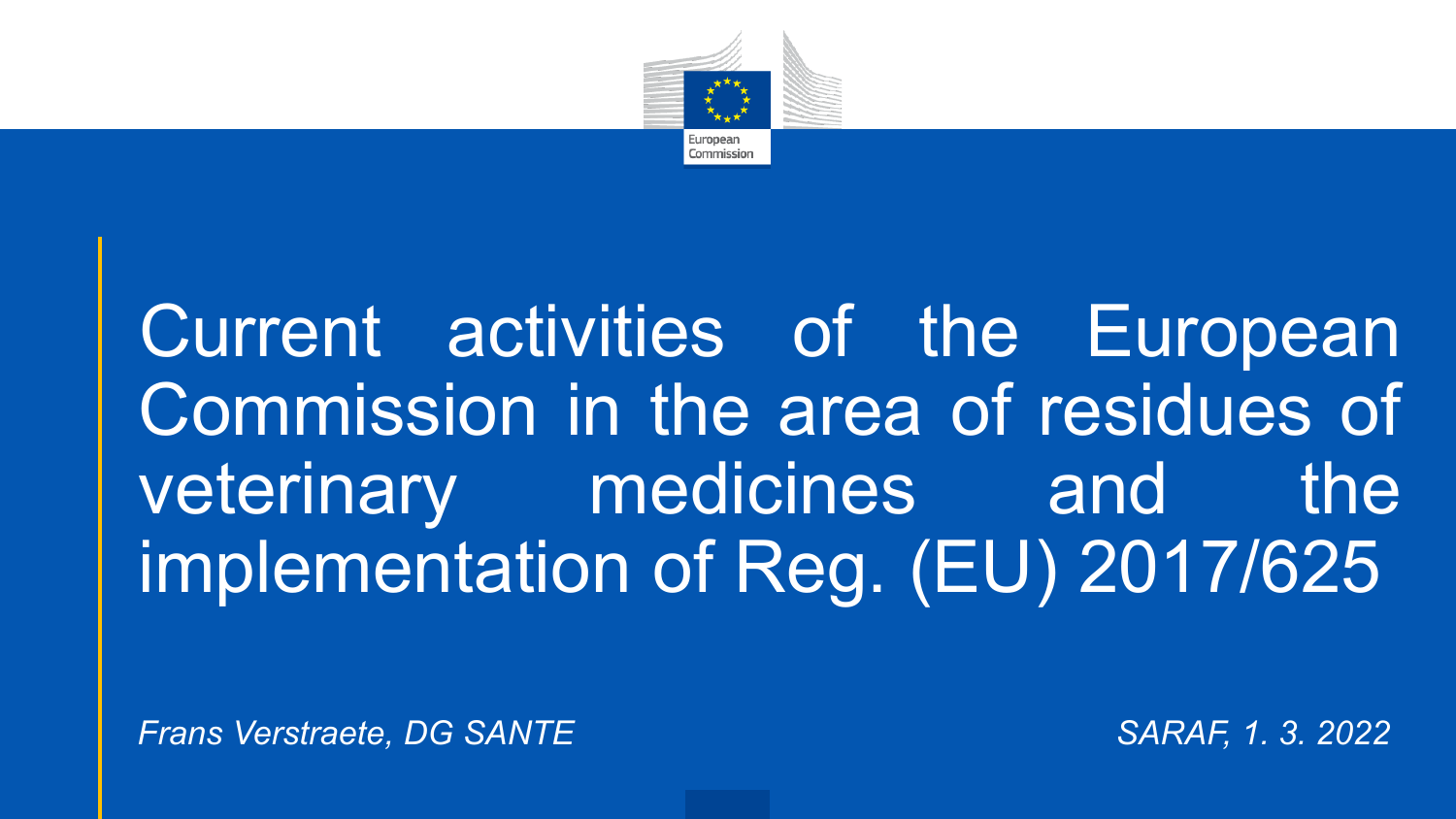

- New legislative act on performance criteria of analytical methods: [Commission Implementing Regulation \(EU\) 2021/808](https://eur-lex.europa.eu/legal-content/EN/TXT/?uri=CELEX%3A02021R0808-20210610&qid=1646078015630)
- Legislative acts in preparation replacement of Council Directive 96/23/EC
	- Implementing act (IA) + delegated act (DA) on veterinary medicinal product residue (VMPR) control plans
	- Delegated act (DA) on import requirements of food-producing animals, products of animal origin and composite products intended for human consumption as regards pharmacologically active substances, pesticides and contaminants

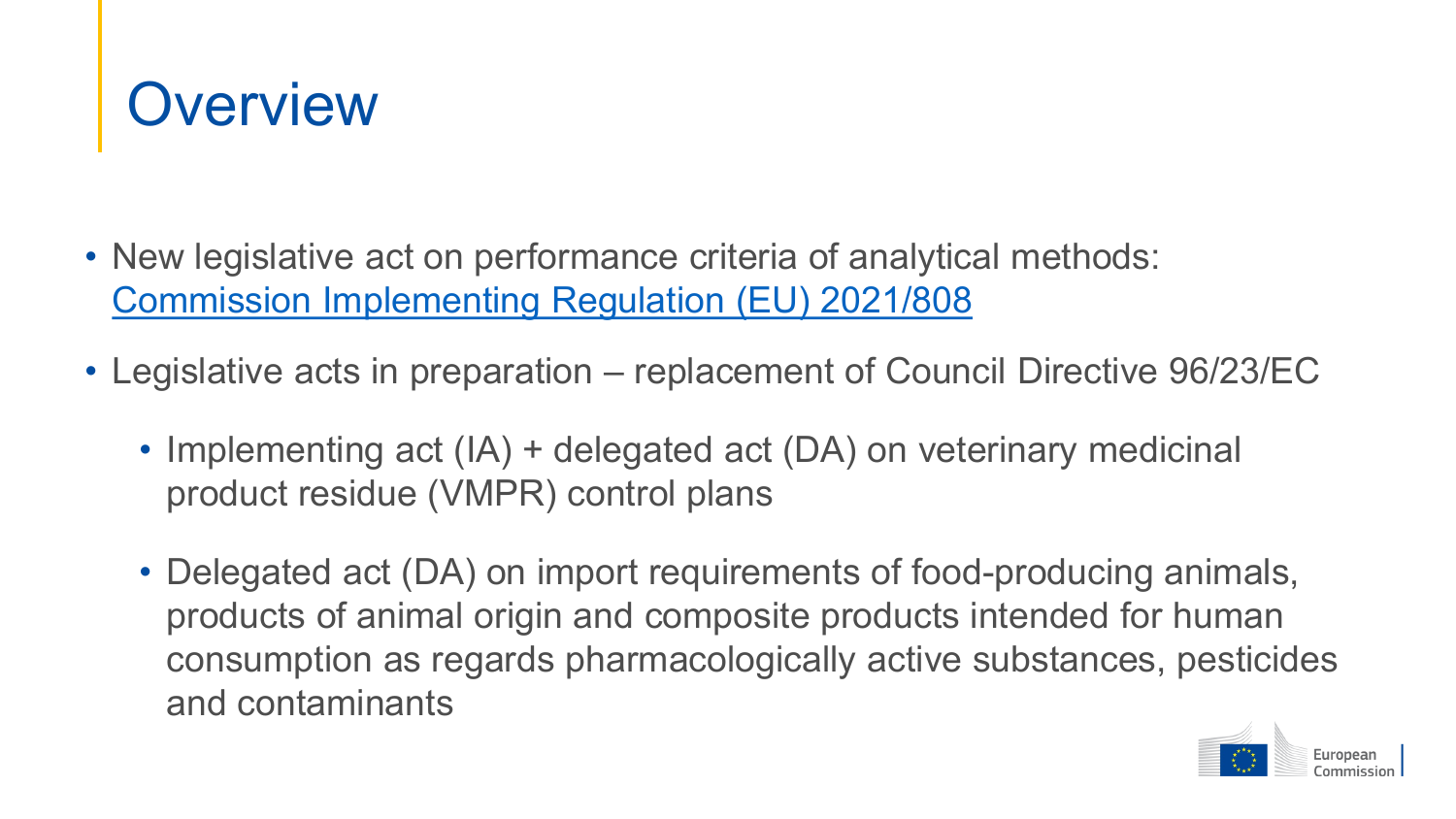Commission Implementing Regulation (EU) 2021/808 of 22 March 2021 on the performance of analytical methods for residues of pharmacologically active substances used in food-producing animals and on the interpretation of results as well as on the methods to be used for sampling and repealing Decisions 2002/657/EC and 98/179/EC (and Commission Implementing Regulation (EU) 2021/810 of 20 May 2021 amending Implementing Regulation (EU) 2021/808 as regards transitional provisions for certain substances listed in Annex II to Decision 2002/657/EC)

- Decisions 2002/657/EC and 98/179/EC were based on Directive 96/23/EC repealed by Regulation (EU) 2017/625  $\rightarrow$  new Regulation based on Regulation (EU) 2017/625
- Improvement/development of analytical methods since 2002
- The scope:
	- Methods/procedures used for sampling (Annex II) and for laboratory analyses (Annex I) for VMPR in live food producing animals, their body parts and fluids, excrements, tissues, products of animal origin, animal by-products, feed and water
	- Interpretation of analytical results of these laboratory analyses
	- Applies to official controls aimed at verifying compliance with the requirements on the presence of VMPR
- Entry into force on 10 June 2021

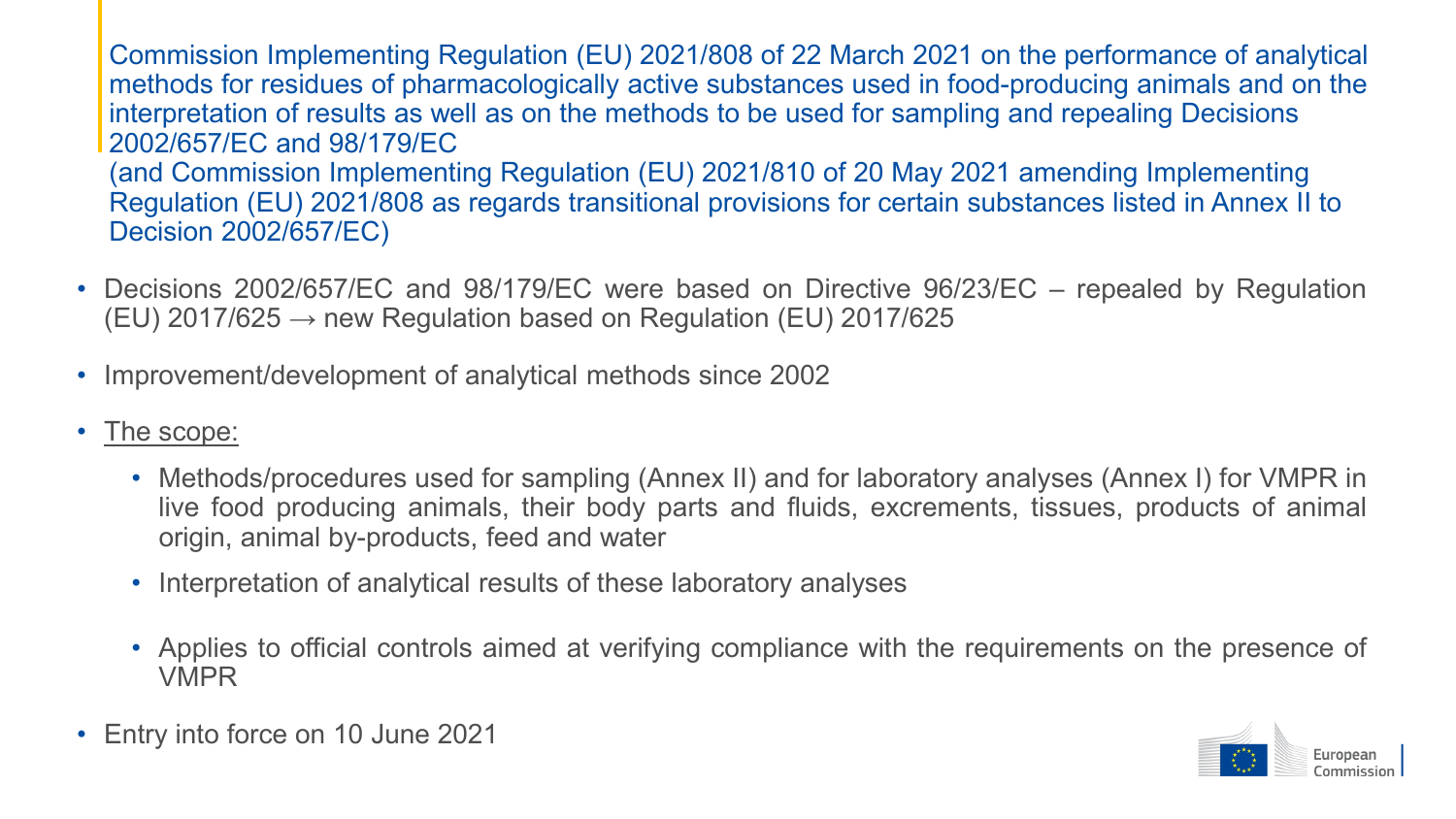Commission Implementing Regulation (EU) 2021/808 of 22 March 2021 on the performance of analytical methods for residues of pharmacologically active substances used in food-producing animals and on the interpretation of results as well as on the methods to be used for sampling and repealing Decisions 2002/657/EC and 98/179/EC

### Transitional provisions:

- until 10 June 2026, the requirements laid down in points 2 (performance criteria and other requirements for analytical methods) and 3 (validation) of Annex I to Decision 2002/657/EC shall continue to apply to methods, which have been validated before the date of entry into force of Reg. 2021/808
- Annex II to Decision 2002/657/EC shall continue to apply until 27 November 2022 (MRPLs laid down in Annex II to Decision 2002/657/EC = Reference Points of Action (RPA) for the purpose of Reg. 2019/1871 until 27 November 2022) (see within 2 slides)

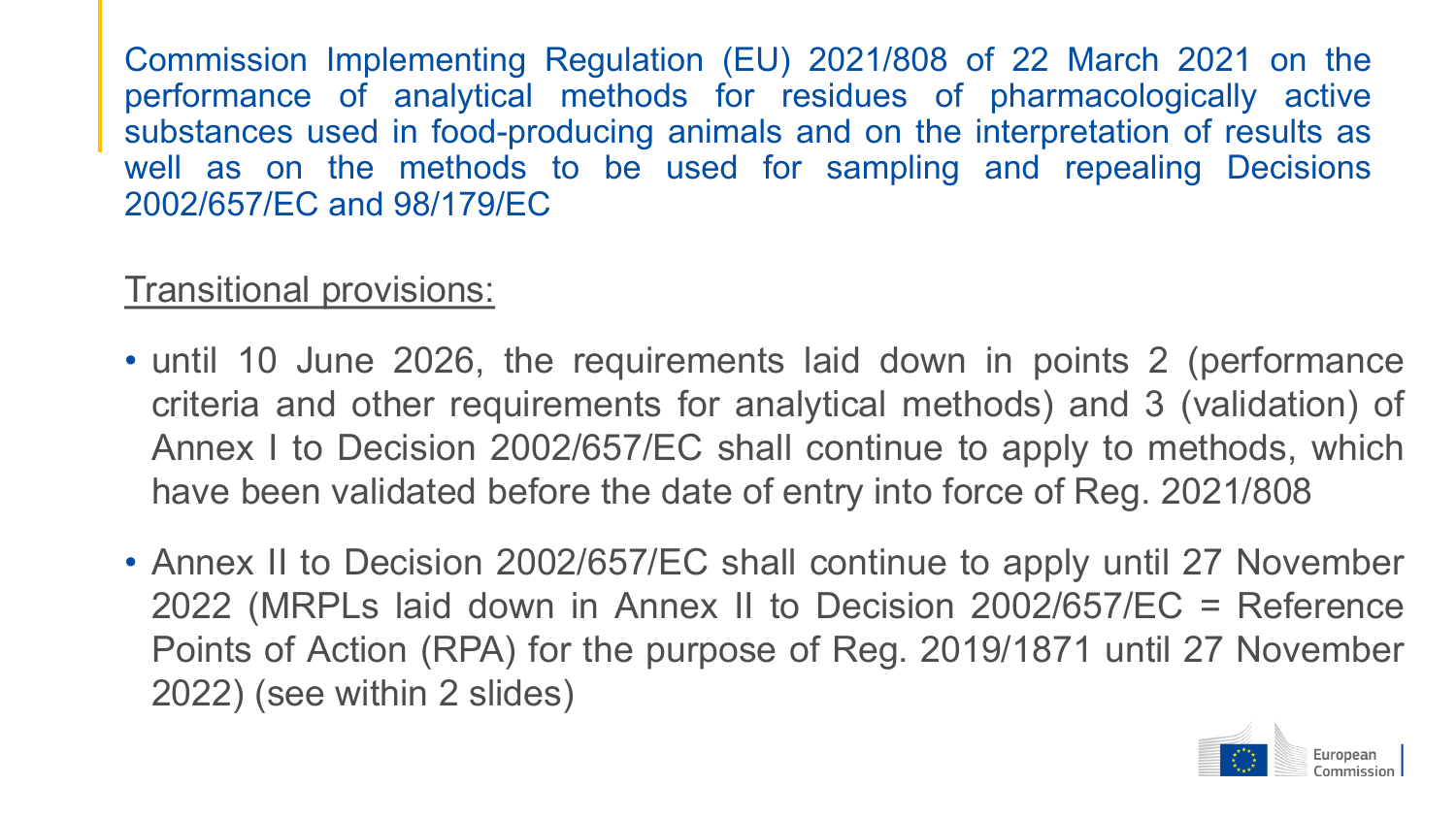Commission Implementing Regulation (EU) 2021/808 of 22 March 2021 on the performance of analytical methods for residues of pharmacologically active substances used in foodproducing animals and on the interpretation of results as well as on the methods to be used for sampling and repealing Decisions 2002/657/EC and 98/179/EC

### Transitional provisions:

- for the calculation of decision limit for confirmation (CCα) for unauthorised or prohibited pharmacologically active substances (see point 2.6 of the Annex) :
	- in case of methods validated before the date of entry into force of this Regulation Method 2 (i.e. analysing at least 20 blank materials to be able to calculate the signal to noise ration at the time window in which the analyte is expected – 3 times the signal to noise ratio can be used as decision limit) can only be used until 1 January 2026
	- Methods validated after the entry into force of this Regulation only Method 1 (i.e. calibration curve procedure according to ISO 11843-1:1997) or Method 3 (lowest calibrated level + expanded measurement uncertainty) shall be used

European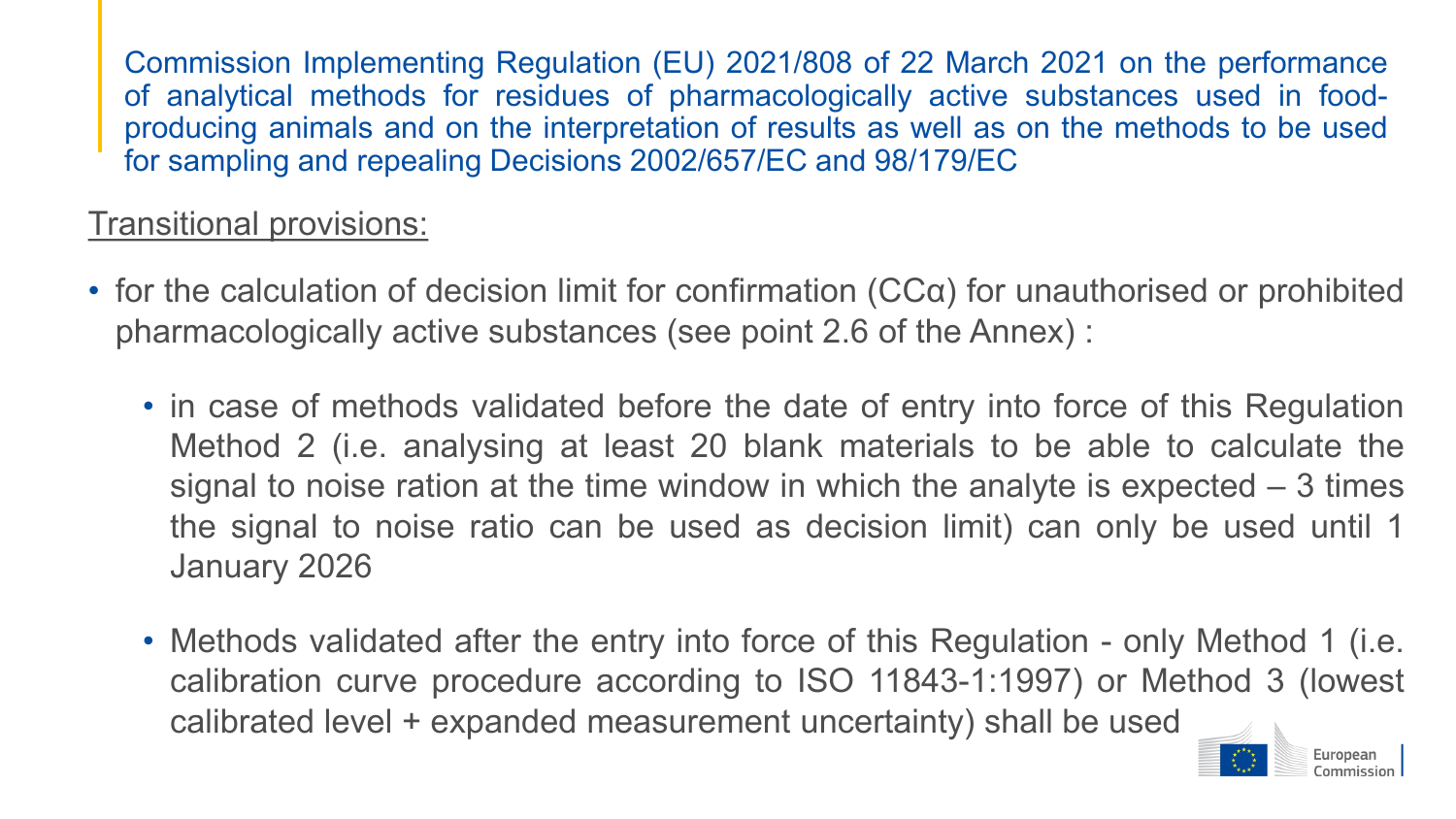#### Changes in Reference Points for Action

| <b>Substance</b>                                   | MRPL (2002/657/EC)                                                                        | <b>RPA (Reg (EU)</b><br>2019/1871                                                                                                                                      |
|----------------------------------------------------|-------------------------------------------------------------------------------------------|------------------------------------------------------------------------------------------------------------------------------------------------------------------------|
| Chloramphenicol                                    | $0.3 \mu g/kg$                                                                            | $0.15 \mu g/kg$                                                                                                                                                        |
| Medroxyprogesterone acetate                        | $1 \mu g/kg$                                                                              |                                                                                                                                                                        |
| Nitrofurans and their metabolites                  | $1 \mu g/kg$ for all:<br>furazolidone,<br>furaltadone<br>nitrofurantoin,<br>nitrofurazone | 0.5 $\mu$ g/kg for each of<br>the metabolites of<br>furazolidone (AOZ),<br>furaltadone (AMOZ),<br>nitrofurantoin (AHD),<br>nitrofurazone (SEM),<br>and nifursol (DNSH) |
| Sum of malachite green and<br>leucomalachite green | $2\mu g/kg$                                                                               | $0.5 \mu g/kg$                                                                                                                                                         |

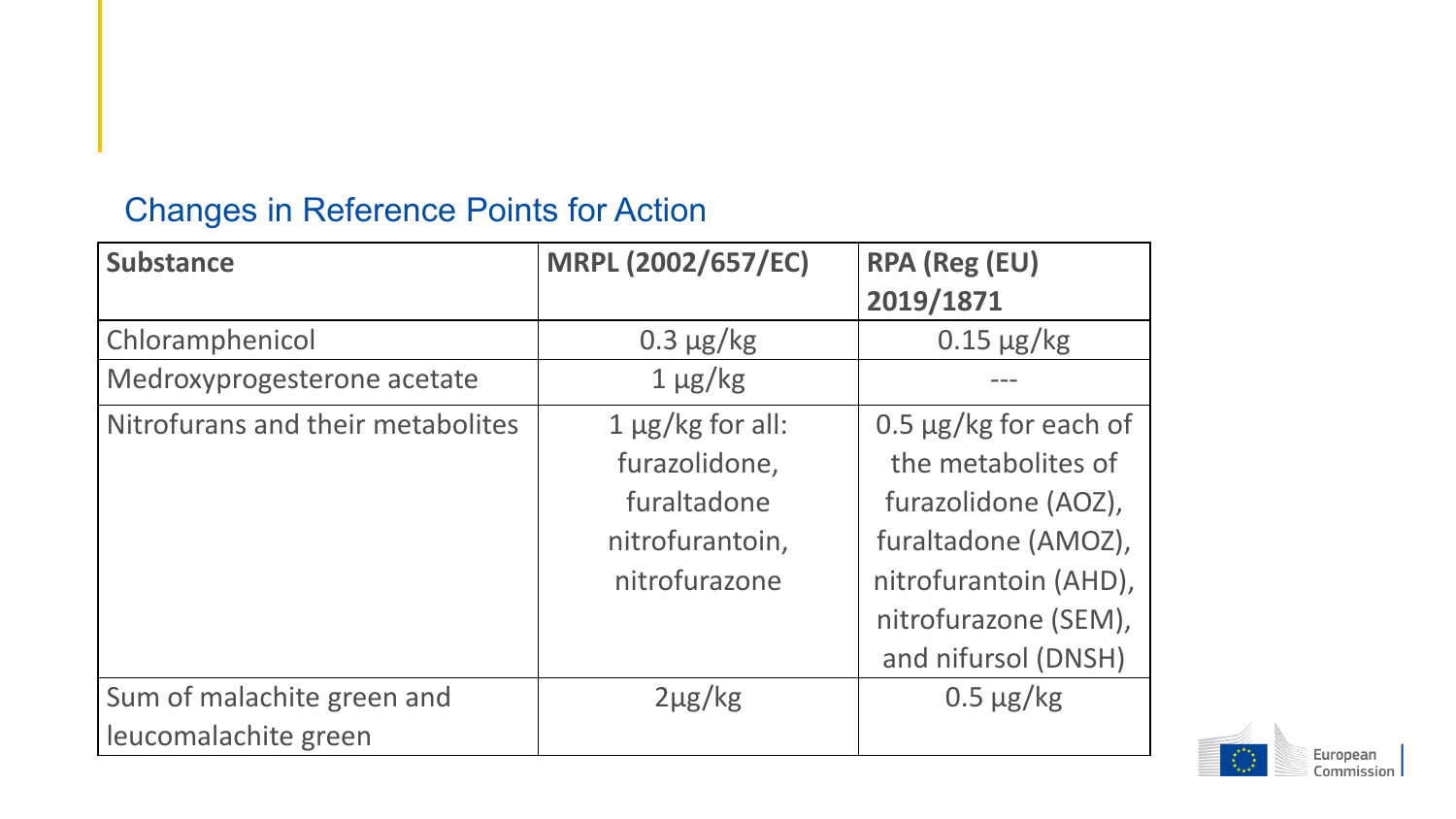# Council Directive 96/23/EC and Regulation (EU) 2017/625

Directive 96/23/EC was repealed by Regulation (EU) 2017/625 (Official Control Regulation -OCR), which entered into force on 14 December 2019

The rules set out in Directive 96/23/EC ensured the harmonised enforcement of the EU food safety legislation related to the use and residues of pharmacologically active substances. In order to rationalise and simplify the overall legislative framework, the rules applicable to official

controls in specific areas of the agri-food chain legislation have been integrated into the framework for official controls defined by Regulation (EU) 2017/625.

In order to ensure a continued and harmonised enforcement, the rules of Directive 96/23/EC related to the follow-up to non-compliances, have been integrated in the new legal framework under Regulation (EU) 2017/625.

Commission Delegated Regulation (EU) 2019/2090 of 19 June 2019 supplementing Regulation (EU) 2017/625 of the European Parliament and Council regarding cases of suspected or established non-compliance with Union rules applicable to the use or residues of [pharmacologically](https://eur-lex.europa.eu/legal-content/EN/TXT/?uri=CELEX%3A32019R2090) active substances authorised in veterinary medicinal products or as feed additives or with Union rules applicable to the use or residues of prohibited or unauthorised pharmacologically active substances

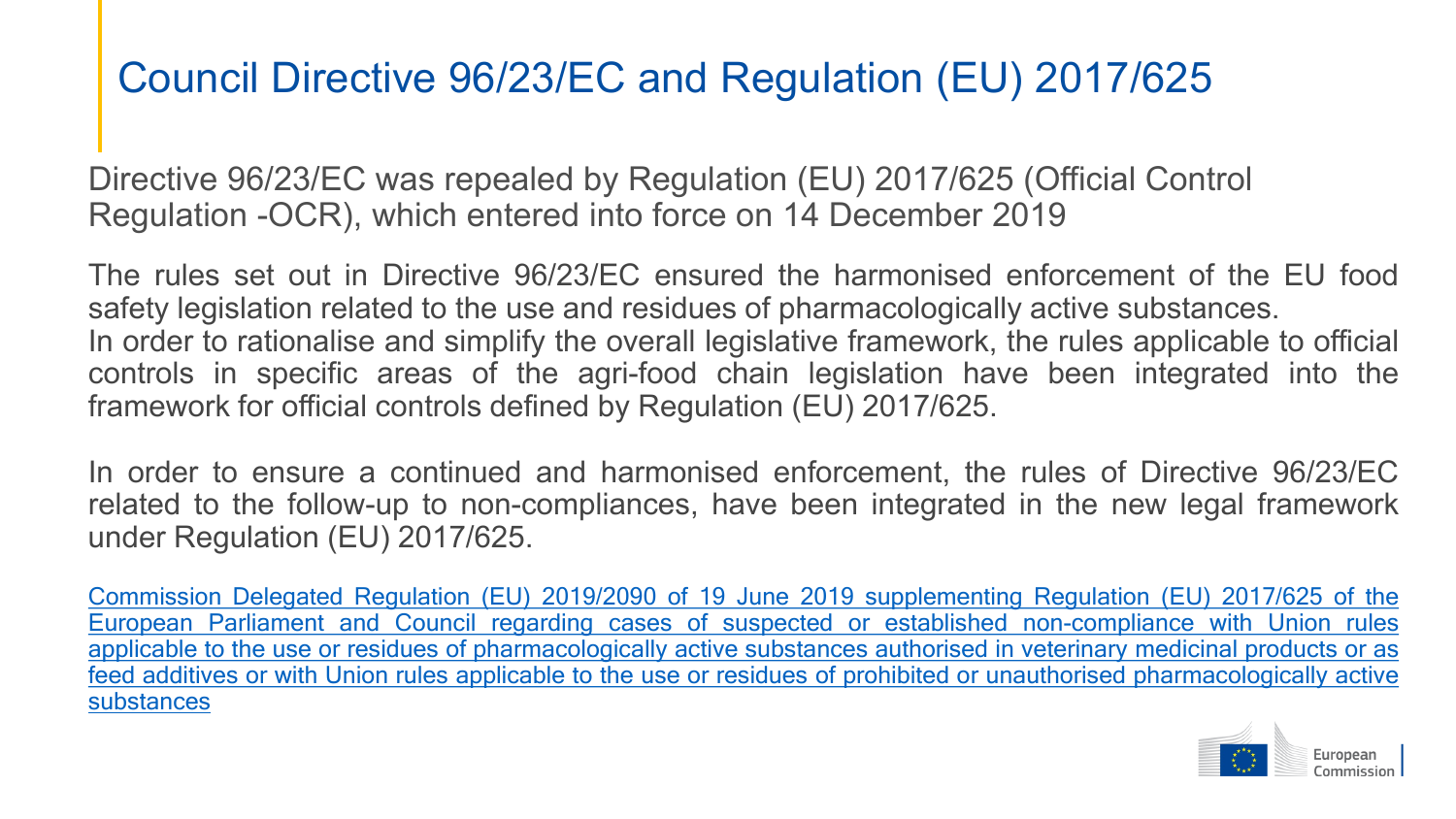Council Directive 96/23/EC and Regulation (EU) 2017/625

The provisions on monitoring of residues of VMP provided for in 96/23/EC shall continue to apply until 14 December 2022 (transitional measure provided in Article 150)



**They shall apply from 15 December 2022 onwards**

Commission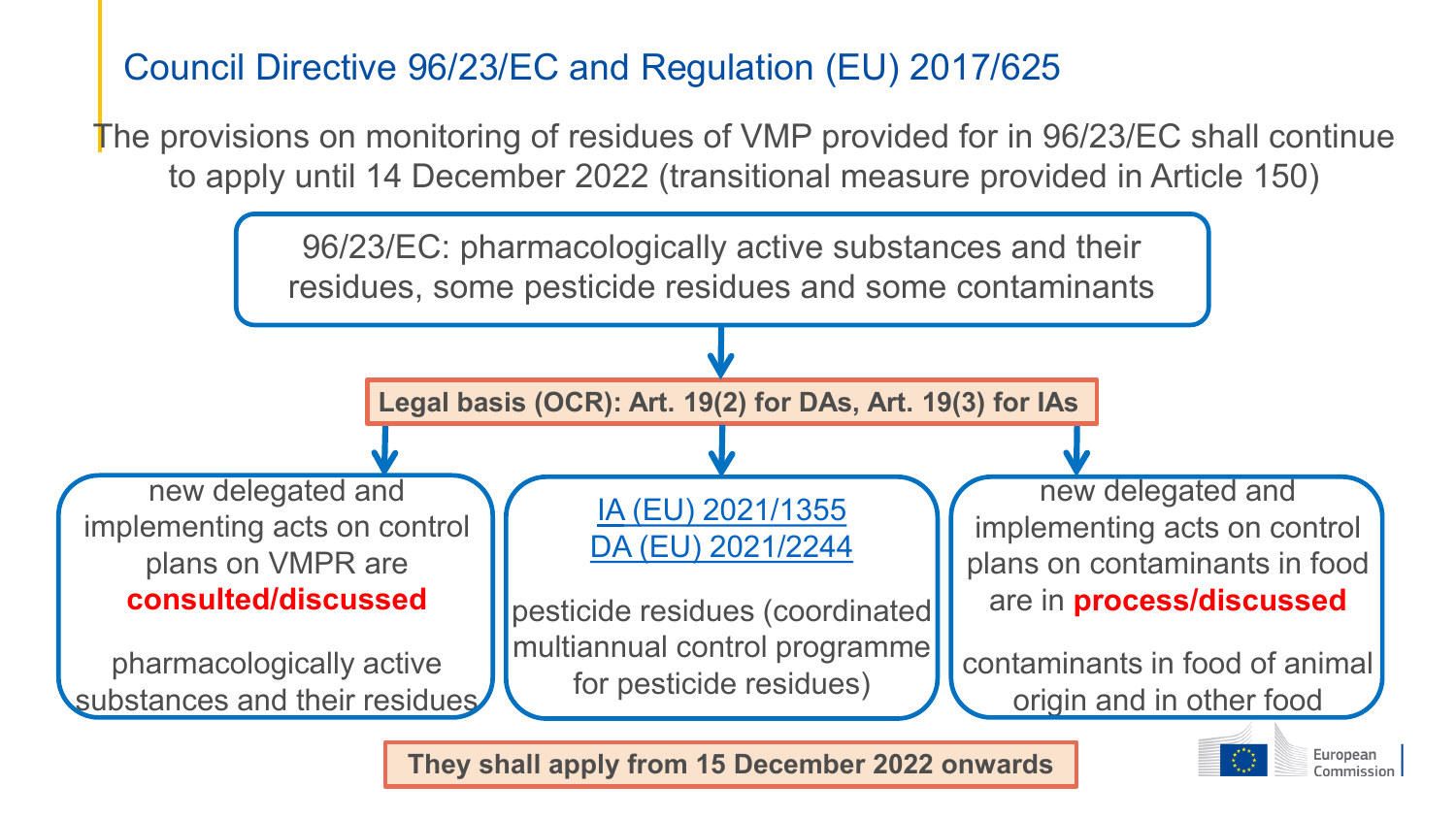## Control plan for VMPR

- As a general rule, official controls must be performed by the competent authorities regularly, on a risk basis and with appropriate frequency.
- EU rules set out the general requirements of content of the national control programmes, while leaving the risk-based design up to the Member States, in line with the general approach of the Official Control Regulation (EU) 2017/625 (OCR).
- A direct application of the risk criteria by Member States' competent authorities, ensures an administrative simplification and will afford Member States sufficient flexibility to amend without delay the national plans when new risks arise or fraudulent practices are identified during the course of the execution of the plan.
- The annually updated national plans, with a justification on how the risk criteria were applied, are to be submitted to the Commission.

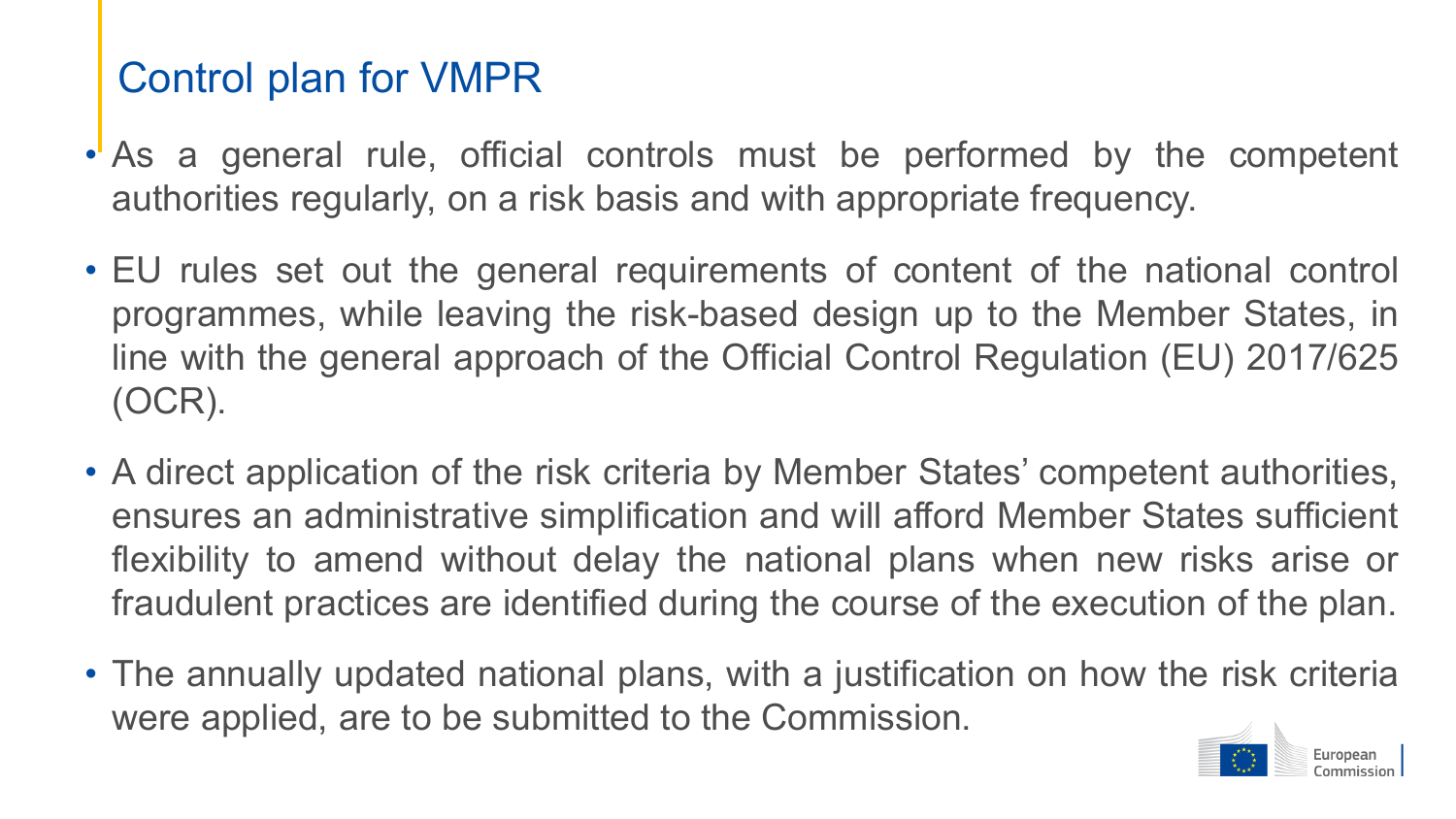## Regulation (EU) 2017/625: **Article 19(2) for DA** and 19(3) for IA

Article 19 (2) The Commission is empowered to adopt delegated acts to supplement this Regulation by laying down rules for the performance of the official controls of this Article and for action to be taken by the competent authorities following those official controls. Those delegated acts shall lay down rules on:

(a) specific requirements for the performance of official controls, including, where appropriate, the range of samples and the stage of production, processing and distribution where the samples are to be taken, having regard to the specific hazards and risks related to the substances

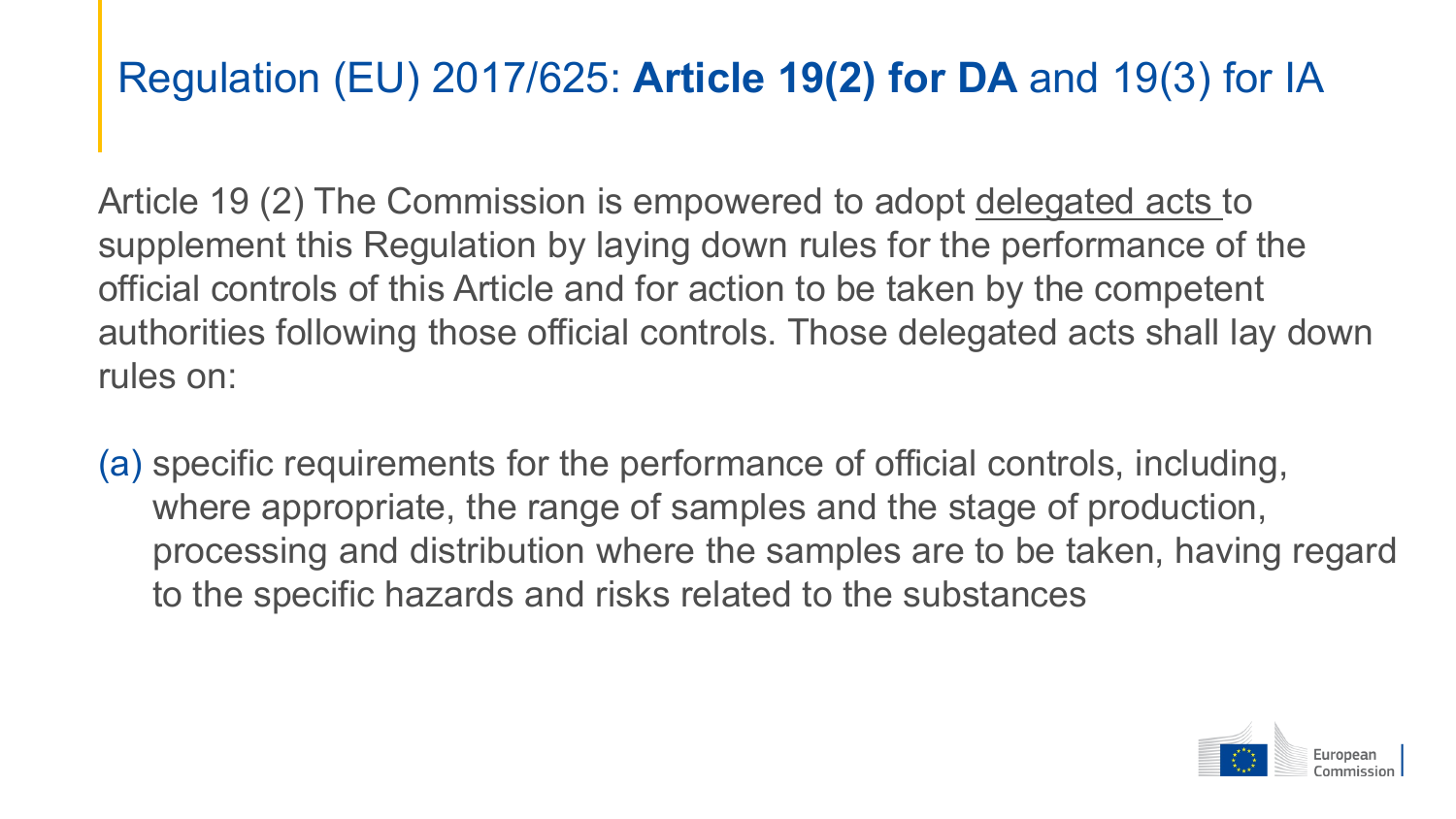Draft DA supplementing Regulation (EU) 2017/625 of the European Parliament and of the Council with specific requirements for the performance of official controls on the use of pharmacologically active substances authorised as veterinary medicinal products or as feed additives and on prohibited or unauthorised pharmacologically active substances and residues thereof

- Regrouping of substances  $\rightarrow$  new groups A (Prohibited or unauthorised pharmacologically active substances which maybe used for illegal treatment in food-producing animals and group B (Pharmacologically active substances authorised for use in food-producing animals under Union legislation)
- Group A

1) substances with hormonal and thyrostatic action and beta agonists the use of which is prohibited in the Union under [Council Directive 96/22/EC](https://eur-lex.europa.eu/legal-content/EN/TXT/?uri=CELEX%3A01996L0022-20081218) 2) prohibited substances listed in Table 2 of the Annex to [Regulation \(EU\) 37/2010](https://eur-lex.europa.eu/legal-content/EN/TXT/?uri=CELEX%3A02010R0037-20210506) 3) non authorised pharmacologically active substances

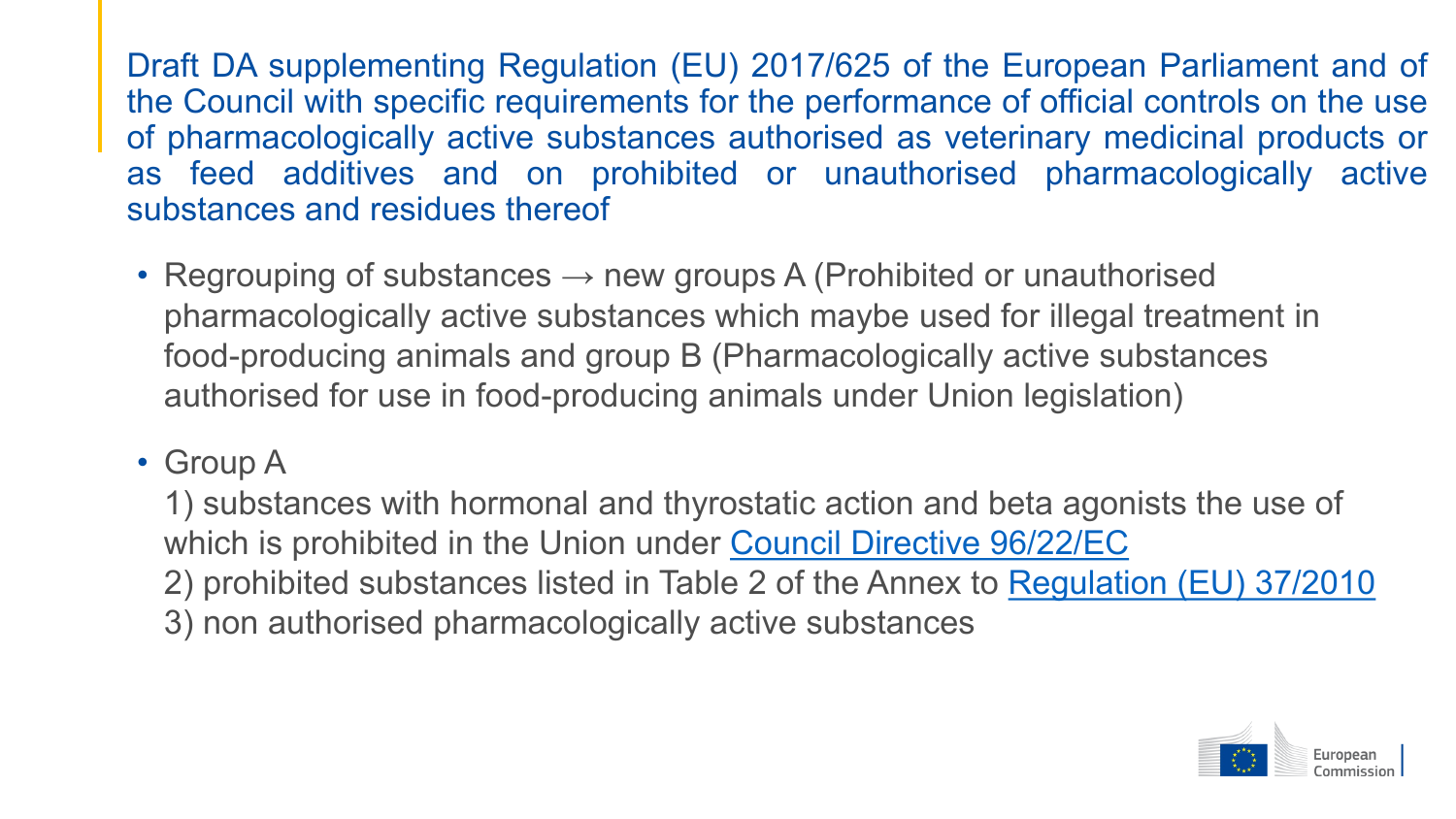Draft DA supplementing Regulation (EU) 2017/625 of the European Parliament and of the Council with specific requirements for the performance of official controls on the use of pharmacologically active substances authorised as veterinary medicinal products or as feed additives and on prohibited or unauthorised pharmacologically active substances and residues thereof

## • Group B

1) Pharmacologically active substances listed in Table 1 of the Annex to [Regulation \(EU\) 37/2010](https://eur-lex.europa.eu/legal-content/EN/TXT/?uri=CELEX%3A02010R0037-20210506)

[2\) Coccidiostats and histomonostats](https://eur-lex.europa.eu/legal-content/EN/TXT/?uri=CELEX%3A02003R1831-20210327) authorised according to Regulation (EU) 1831/2003 (feed additive legislation)

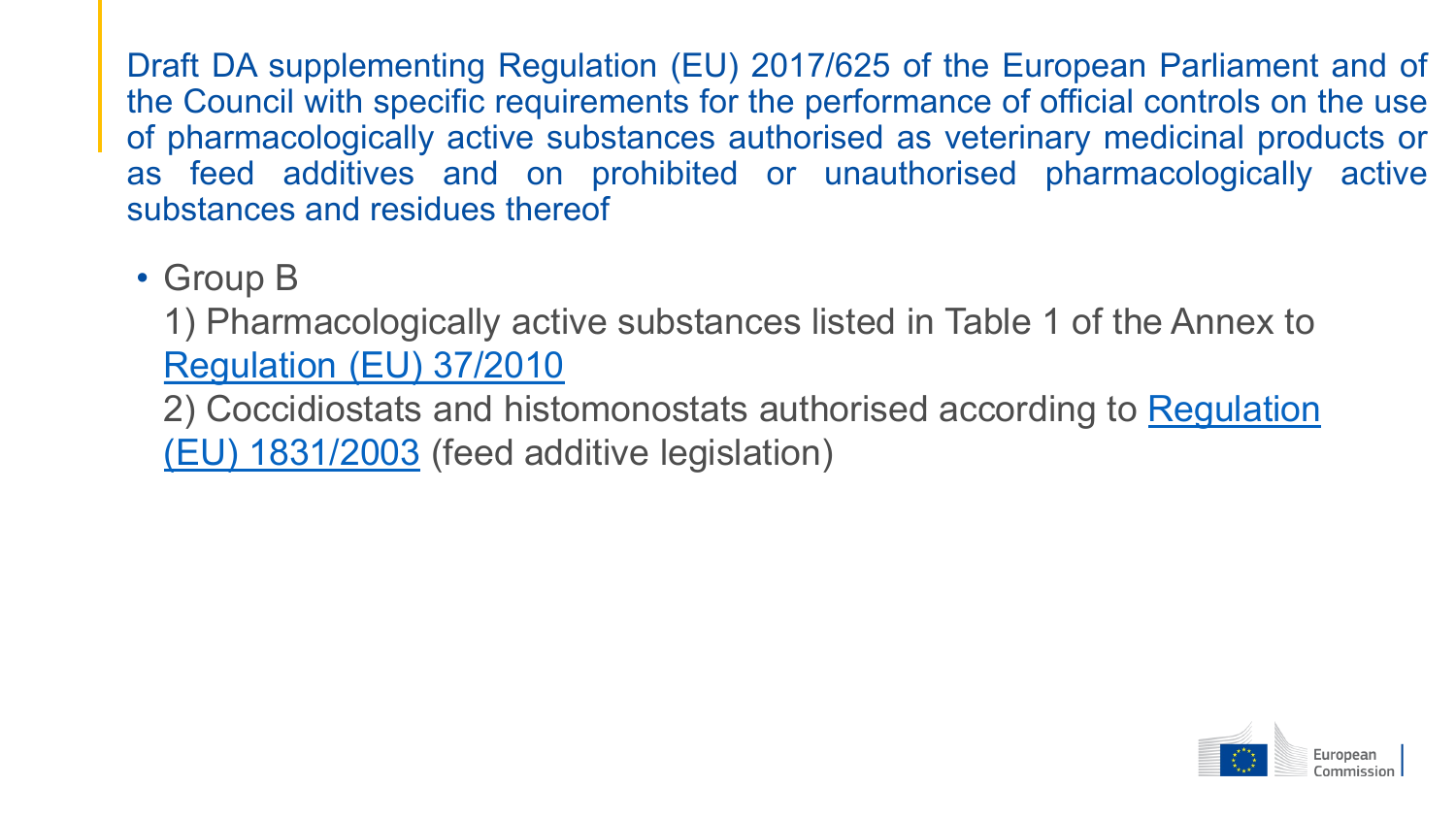Draft DA supplementing Regulation (EU) 2017/625 of the European Parliament and of the Council with specific requirements for the performance of official controls on the use of pharmacologically active substances authorised as veterinary medicinal products or as feed additives and on prohibited or unauthorised pharmacologically active substances and residues thereof

- Defined combinations of substances and commodities to be controlled for each of the 3 plans (national risk-based control plan for national production, national randomised surveillance plan for national production, national riskbased control plan for third country imports (for more details on the 3 plans see slides under IA)
- For the risk based control plans: Relevant criteria for the selection substances for testing, farms/producers for sampling, selection of slaughterhouses and establishments, selection of animals, selection of matrix. For third country imports some additional criteria identified.
- Sampling strategy for all plans: timing, stage, targeted

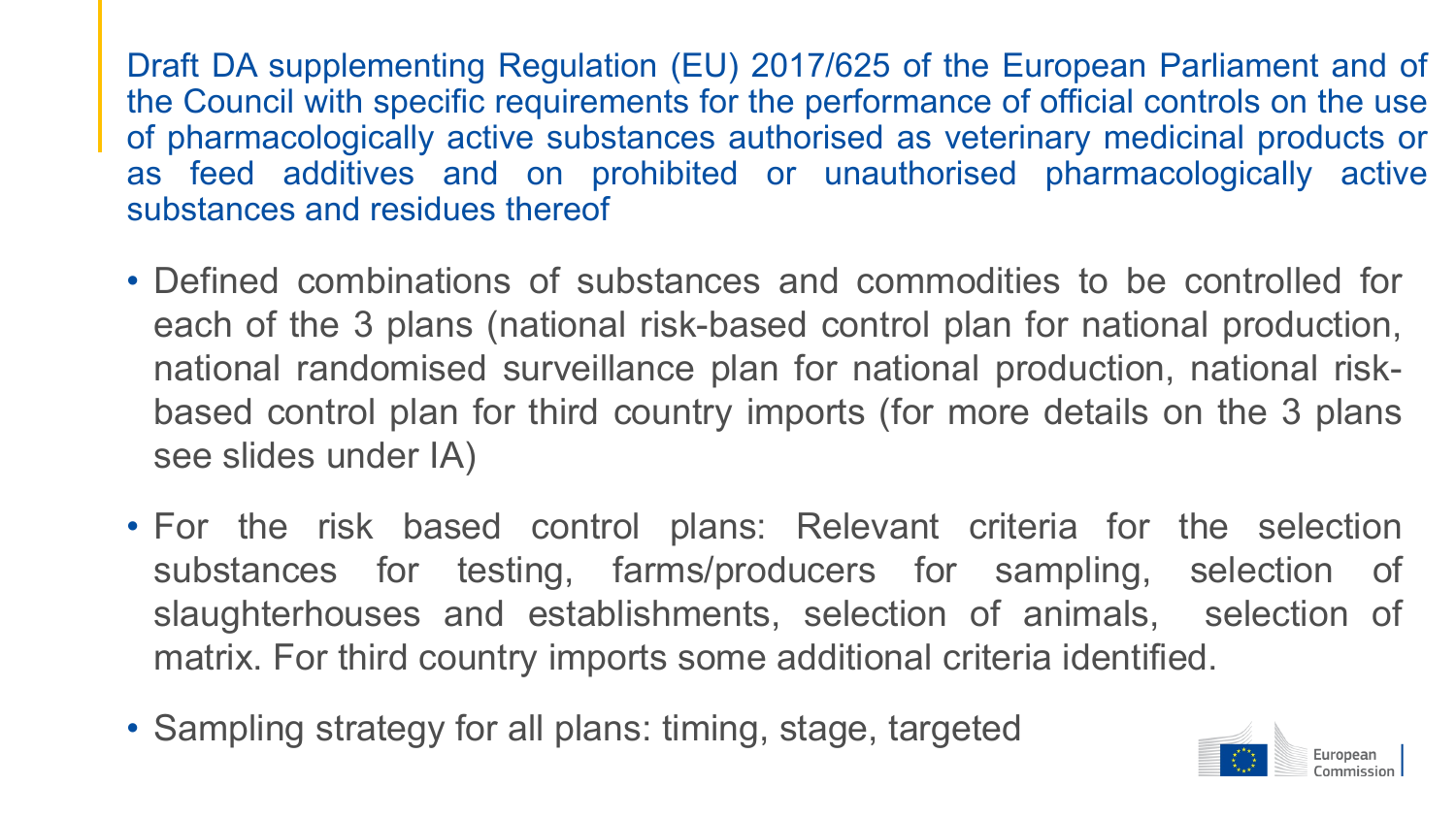## Regulation (EU) 2017/625: Article 19(2) for DA and **19(3) for IA**

Article 19 (3) The Commission may, by means of implementing acts, lay down rules on uniform practical arrangements for the performance of the official controls and for action to be taken by the competent authorities following those official controls, regarding:

(a) uniform minimum frequency of such official controls, having regard to the hazards and risks;

(b) specific additional arrangements and specific additional content for the preparation of the relevant parts of the multi-annual national control plan (MANCP)

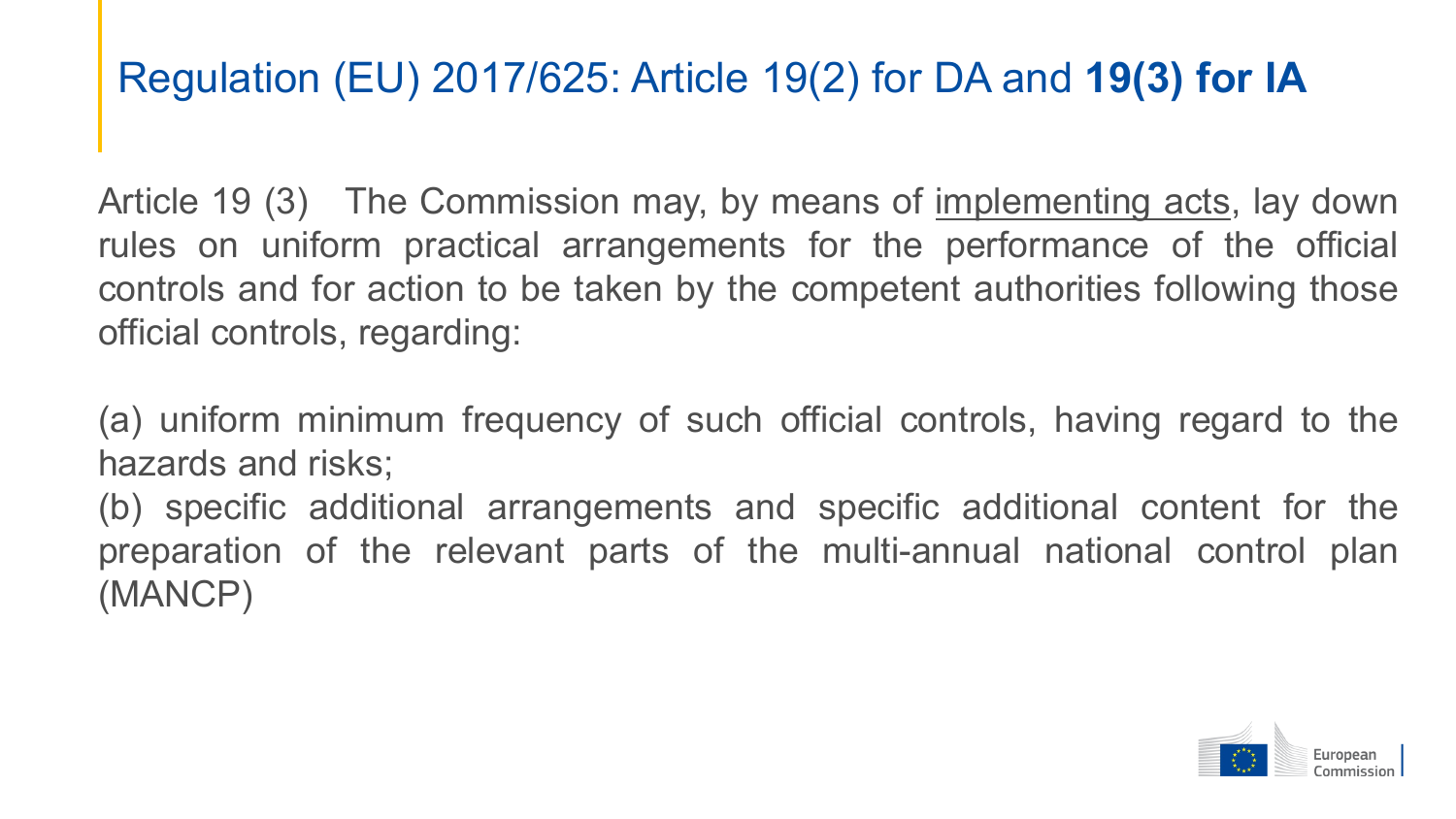Draft IA on uniform practical arrangements of multi-annual national control plans (MANCPs) and annual reports by Member States on the performance of official controls on the use of pharmacologically active substances authorised as veterinary medicinal products or as feed additives and of prohibited or unauthorised pharmacologically active substances and residues thereof

3 control plans:

- Plan 1: National risk-based control plan for production in the Member States
	- controls on a wide range of substances within the sub-groups of Group A and Group B
- Plan 2: National surveillance plan for production in the Member States
	- use of unauthorised pharmacologically active substances (A), which are not included in the national risk-based plan, but they may be misused for the treatment of food-producing animals
	- controls on authorised pharmacologically active substances (B), ensuring that at a minimum, each sample is analysed for all of the substance groups listed in group B.
- Plan 3: National risk-based control plan for third country imports
	- controls on a wide range of substances within the sub-groups of Group A and Group B

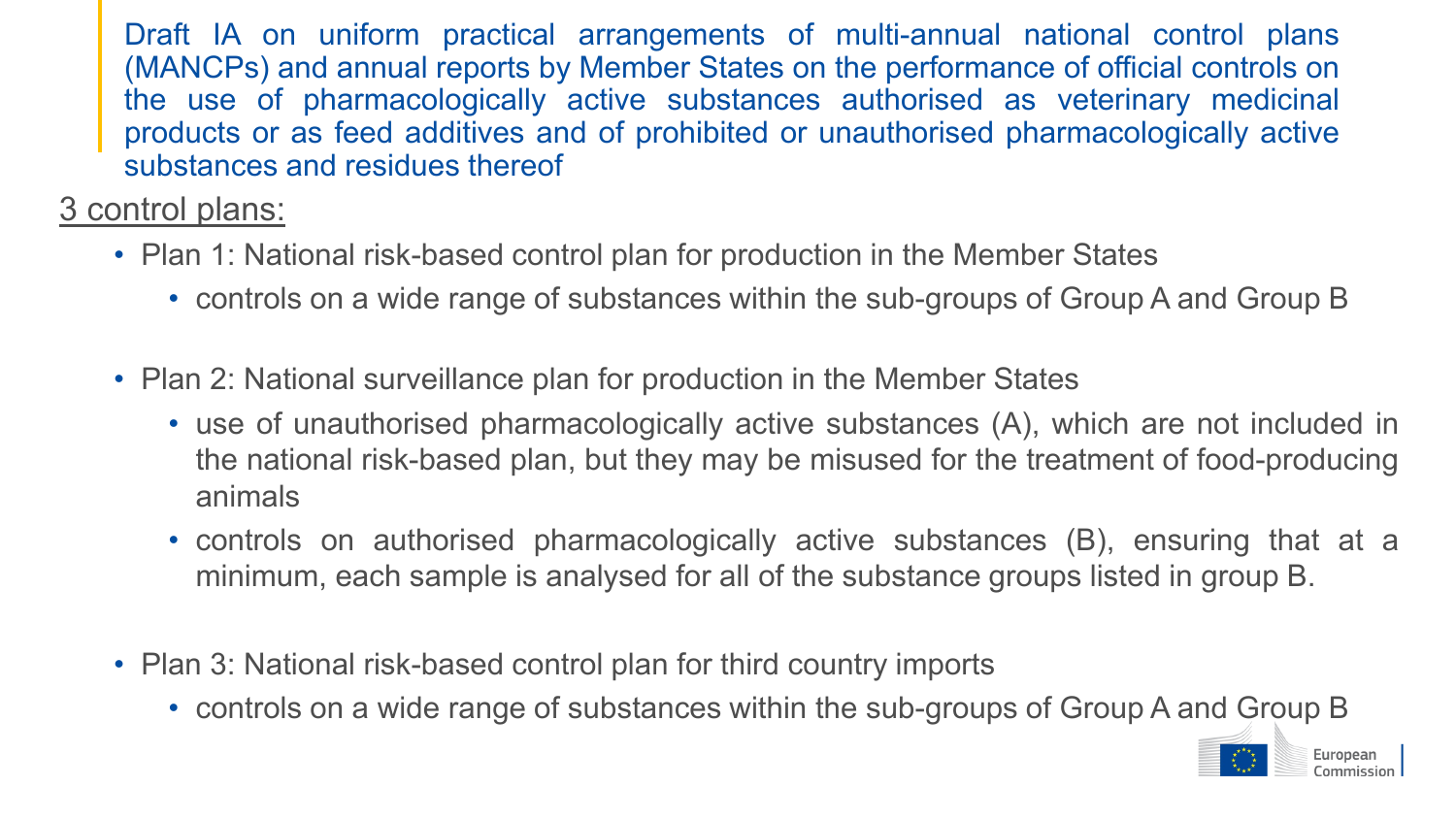Draft IA on uniform practical arrangements of multi-annual national control plans (MANCPs) and annual reports by Member States on the performance of official controls on the use of pharmacologically active substances authorised as veterinary medicinal products or as feed additives and of prohibited or unauthorised pharmacologically active substances and residues thereof

#### Minimum sampling frequency:

- Plan 1: National risk-based control plan for production in the Member States
	- based on the Member States' production data
- Plan 2: National surveillance plan for production in the Member States
	- fixed numbers for each Member State (mainly based on population size) (in total about 7700 samples)
- Plan 3: National risk-based control plan for third country imports
	- Based on the number of imported consignments (specific minimum percentage of imported consignments per animal species/animal product)

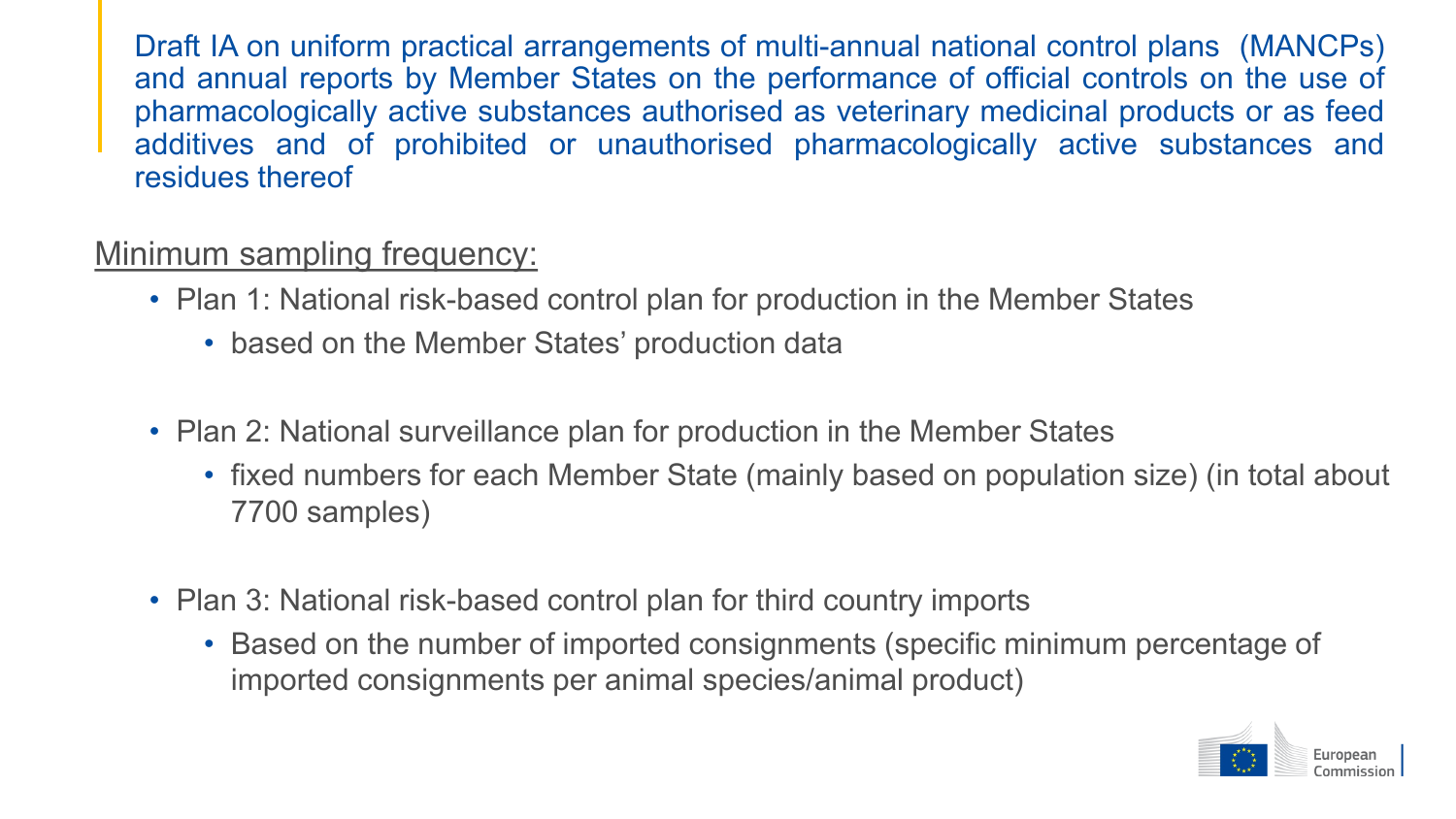The Delegated Regulation will enable the continuation of the current requirements for the entry of animals and animal products into the EU and will guarantee the third countries' commitment to ensure equivalence with the Union restrictions on the use of veterinary medicinal products and regarding the Union requirements on contaminants and residues of veterinary medicinal products and pesticides in animals and products thereof.

By making the authorisation for import of specific animals or animal products from specific third countries subject to the submission of a residues control plan, which is equivalent to the requirements of national control plans of EU Member States, guarantees are made available of the third countries' commitment to ensure equivalence with the EU legislation on VMPs, pesticides and contaminants.

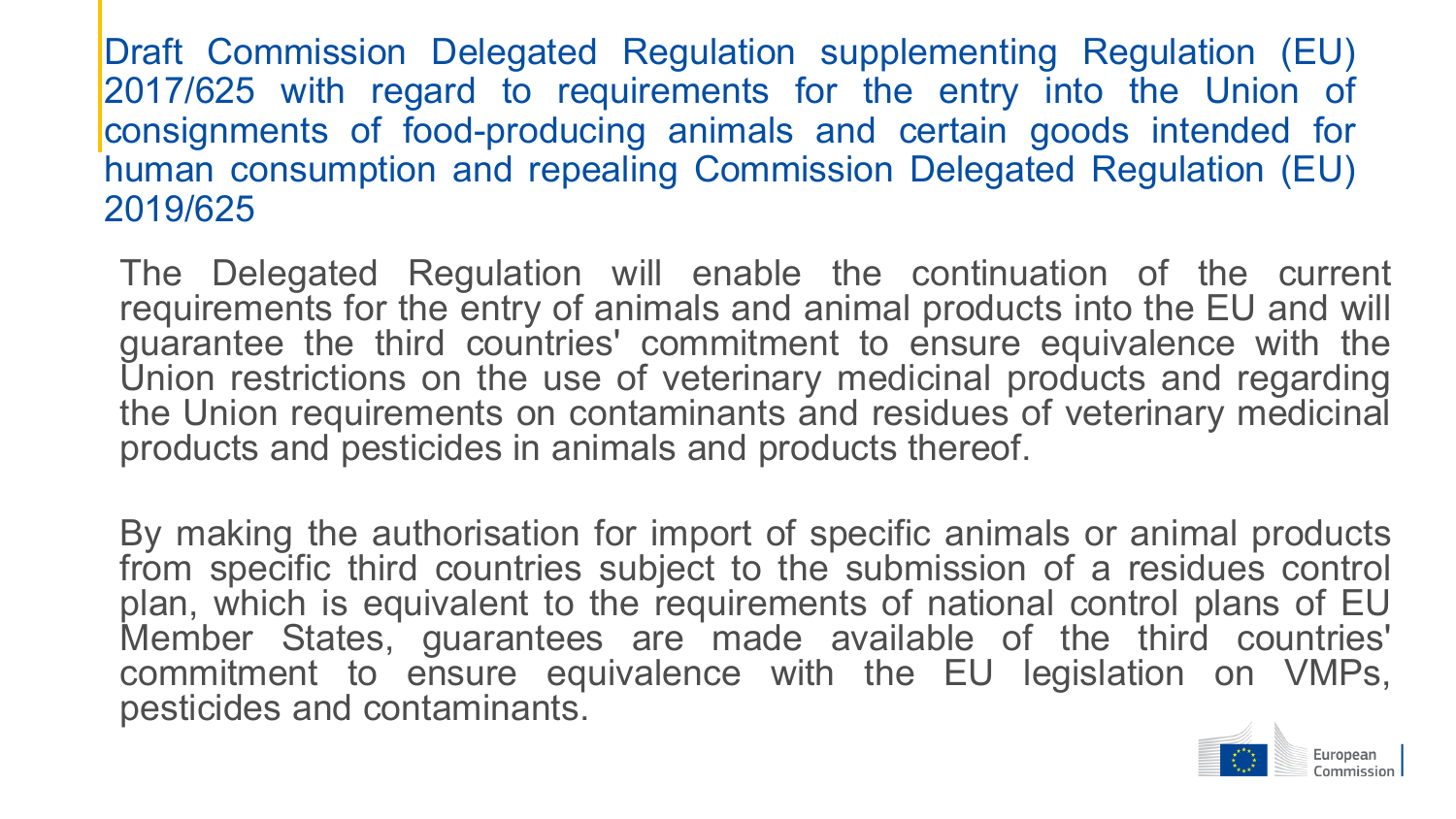- Rules need to be fixed regarding the format and content of the plans to be submitted to the Commission in order to ensure completeness and comparability. The authorisation of the imports is made subject to the approval of the control plans by the Health and food audits and analysis services of the Commission.
- The Commission shall approve by means of implementing acts on the basis of article 127 of Regulation (EU) 2017/625, the import of specific products or animals from specific third countries.
- Only imports of animals or animal products from third countries which appear on the positive list in the above mentioned implementing act, can be imported into the EU.

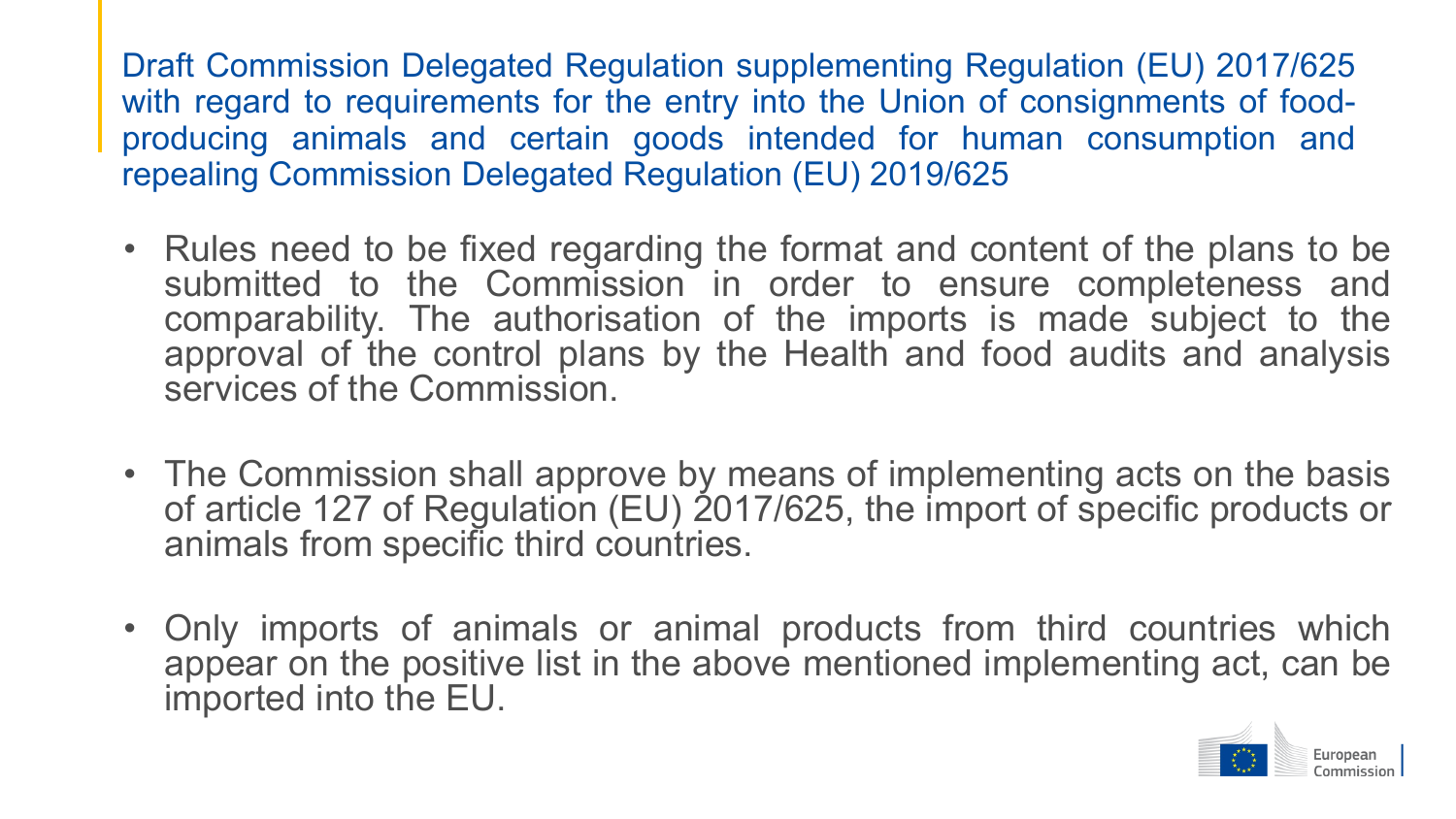- Furthermore the plans, submitted by the third countries, are used as a basis for inspections of the Commission in the third countries, in order to control the third countries' capability of ensuring equivalence with the requirements in EU legislation on VMPs, pesticides and contaminants.
- When it appears that equivalence is no longer ensured with the EU requirements, the concerned third country will be removed from the positive list (and is no longer allowed to export live animals and products of animal origin from the animals species/categories for which it has been delisted). .

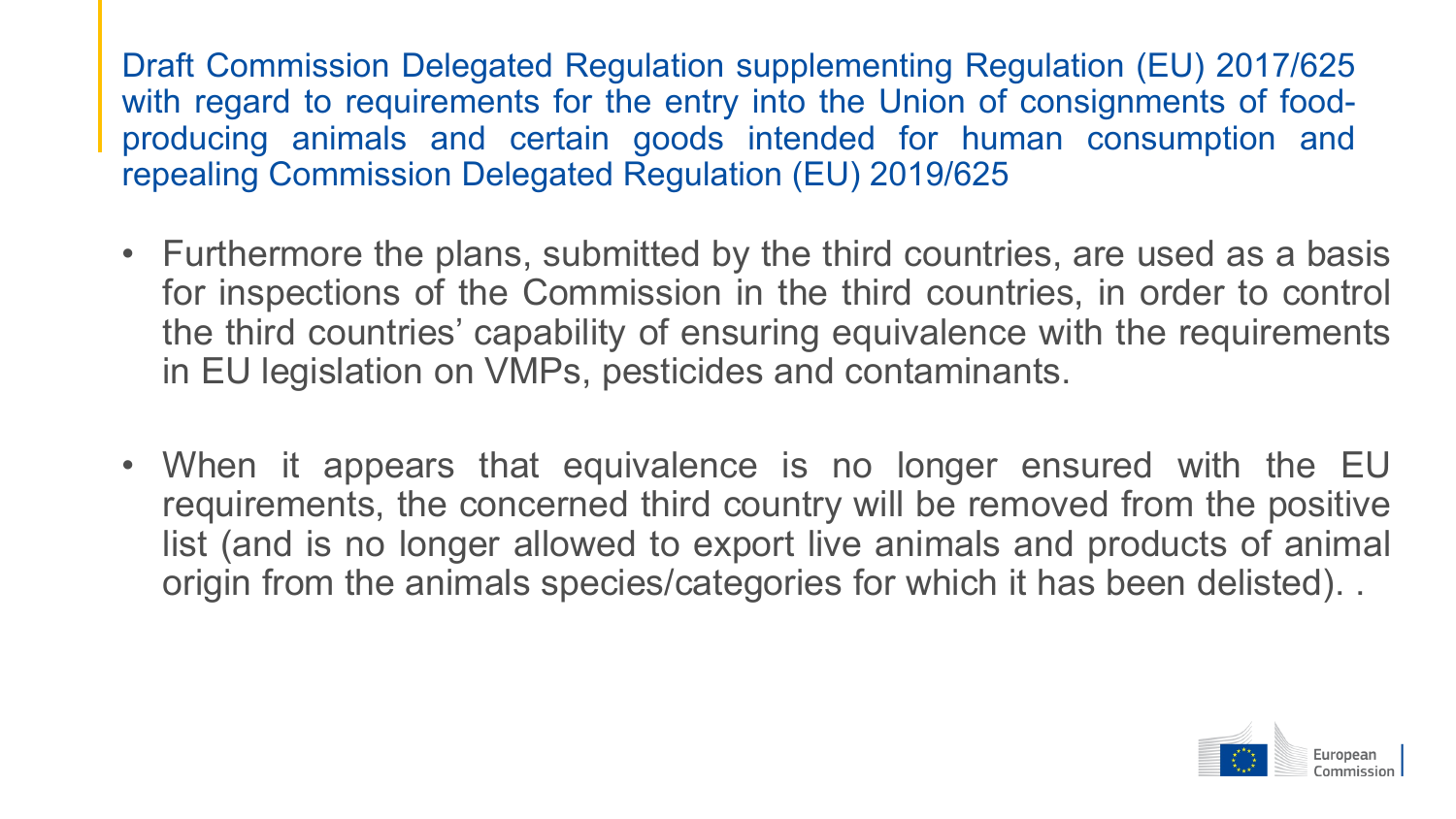• Replaces Art. 29 (1) and 29 (2) of Dir. 96/23/EC – legal basis for the DA : Art. 126 of OCR

Article 126 of OCR provides that:

The Commission is empowered to adopt delegated acts concerning the conditions to be respected by animals and goods entering the Union from third countries which are necessary to ensure that the animals and goods comply with the relevant requirements established by the Union rules or with requirements recognised to be at least equivalent thereto.

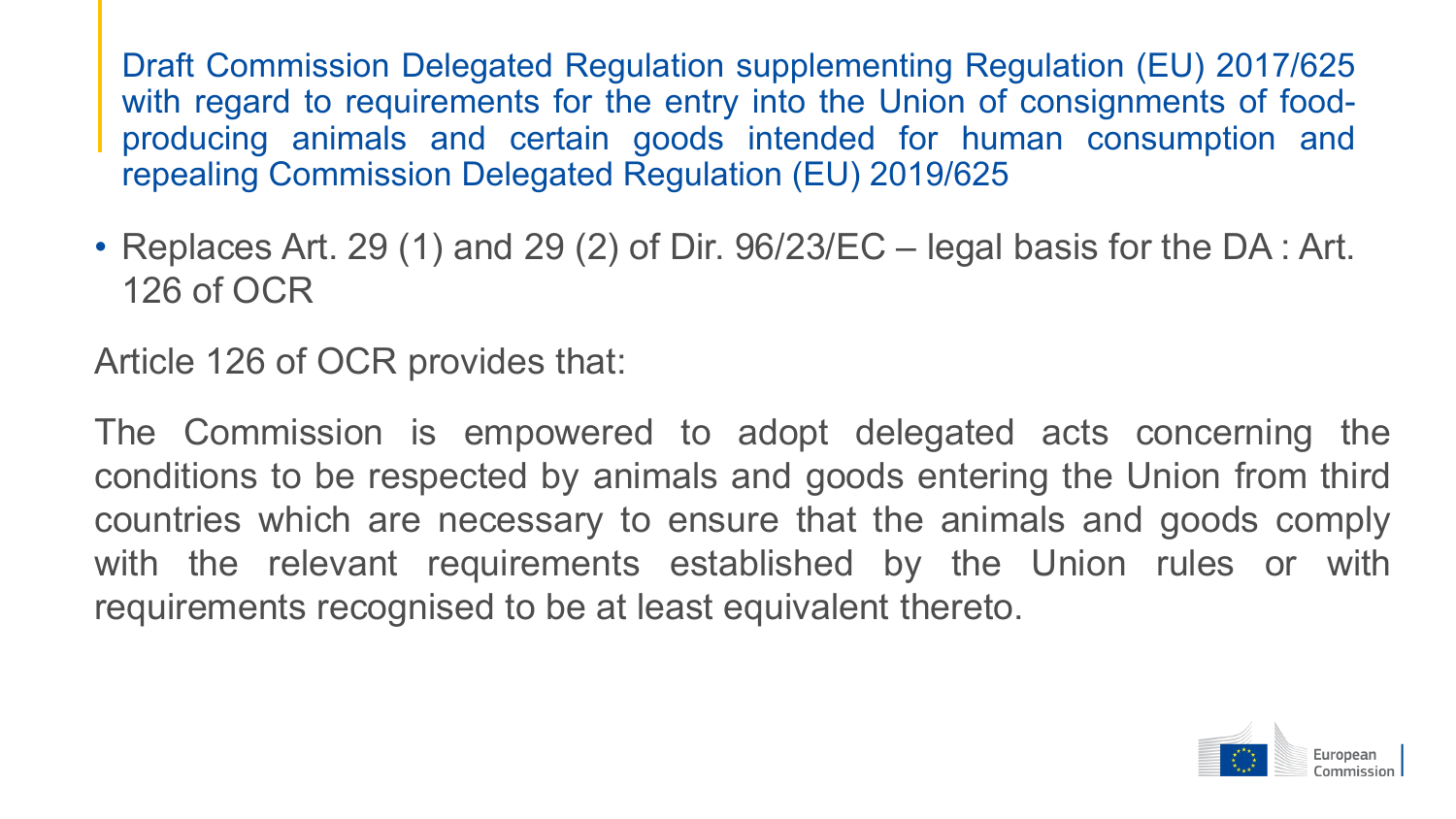Article 126 (cont'd)

The import conditions laid down in the delegated acts may include (not exhaustive):

- the requirement that certain animals and goods shall only enter the Union from a third country or region of a third country which appears on a list drawn up by the Commission for that purpose (i.e. the already mentioned implementing act on the basis of article 127 of the OCR) .
- the requirement that consignments of certain animals and goods are to be accompanied by an official certificate, an official attestation, or by any other evidence certifying/attesting that the consignments comply with the relevant Union requirements or with requirements recognised to be at least equivalent thereto, including the results of the analysis performed by an accredited laboratory.

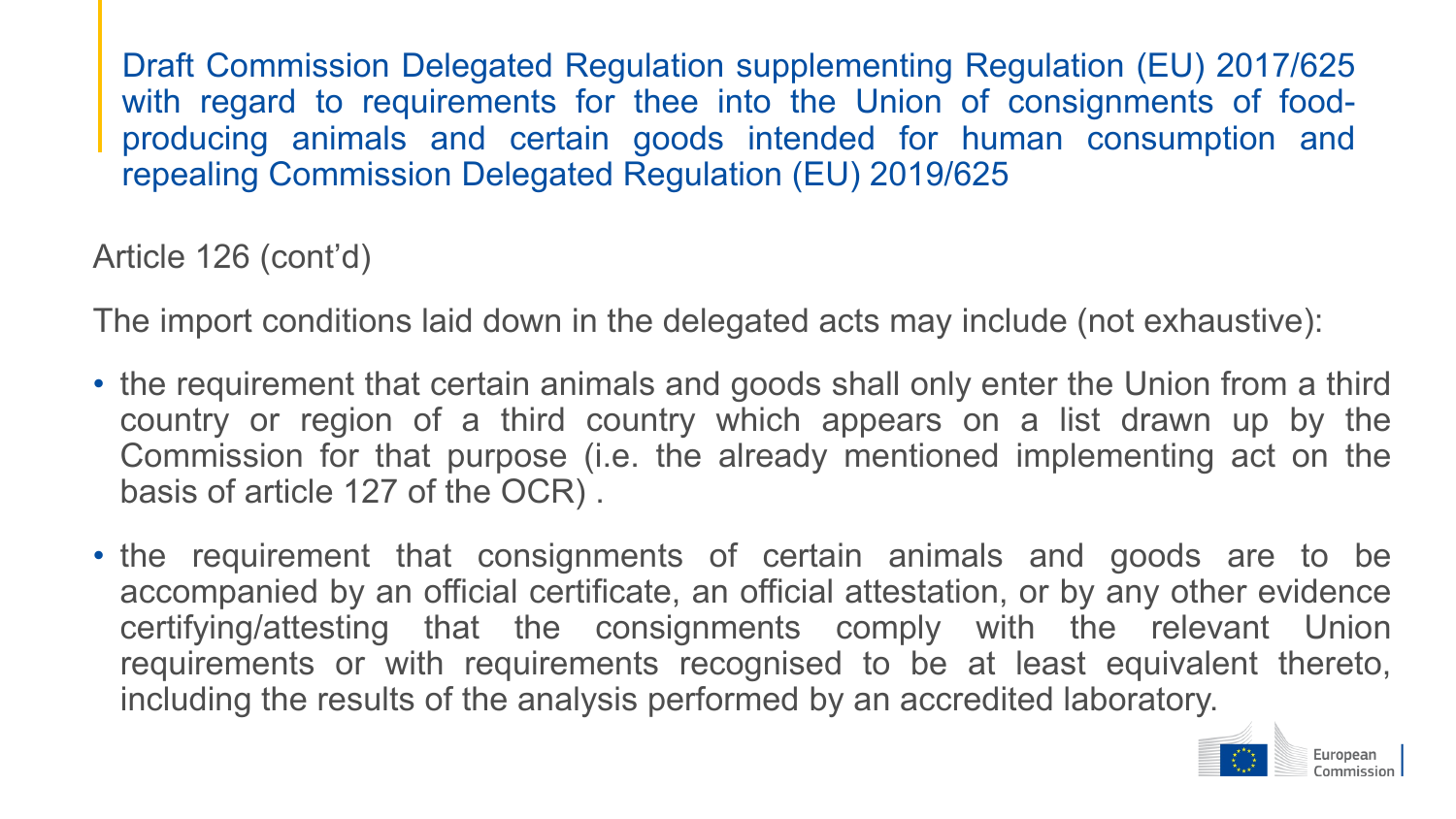- It shall apply from 15 December 2022
- Merged with current provisions set out in Reg. (EU) 2019/625 (food hygiene/public health requirements): The purpose of merging is to lay down all supplementary requirements in accordance with Article 126(1) of Regulation (EU) 2017/625, into a single Delegated Regulation

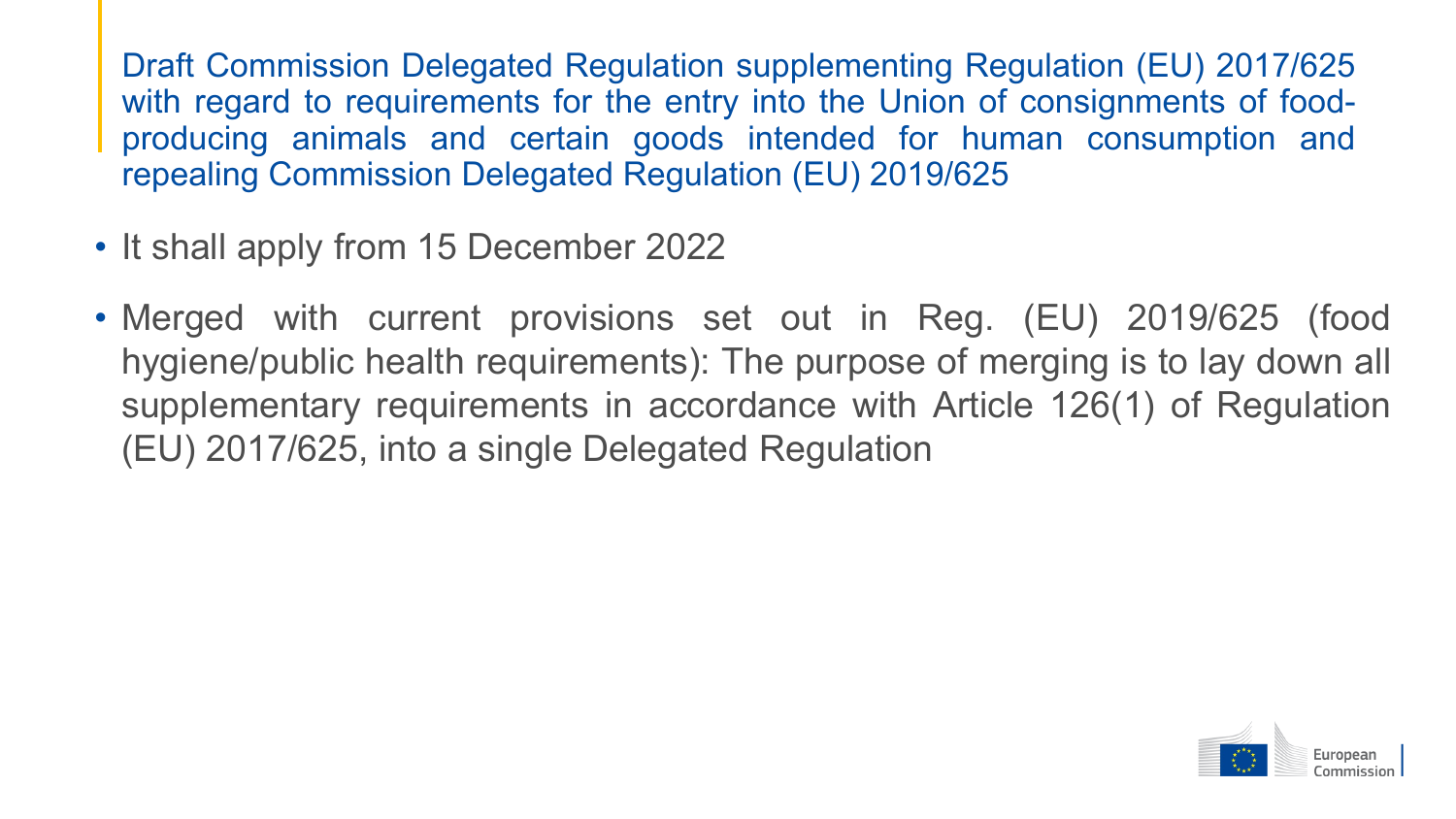## Article 118 of Regulation (EU) 2019/6 on veterinary medicinal products ("The veterinary Medicines Regulation")

- Regulation (EU) 2019/6 on veterinary medicinal products prohibits the use antimicrobials for growth promotion and yield increase, as well as the use of antimicrobials reserved for treatment of infections in humans.
- Article 118(1) of the Regulation bans the use of such antimicrobials in respect of animals and products of animal origin that are imported into the Union.
- Article 118(2) requires the Commission to adopt delegated acts on the detailed rules on the application of this prohibition.
- For the application of the ban in Article 118(1), an implementing act designating the list of antimicrobials or groups of antimicrobials reserved for treatment of certain infections in humans needs to be adopted.

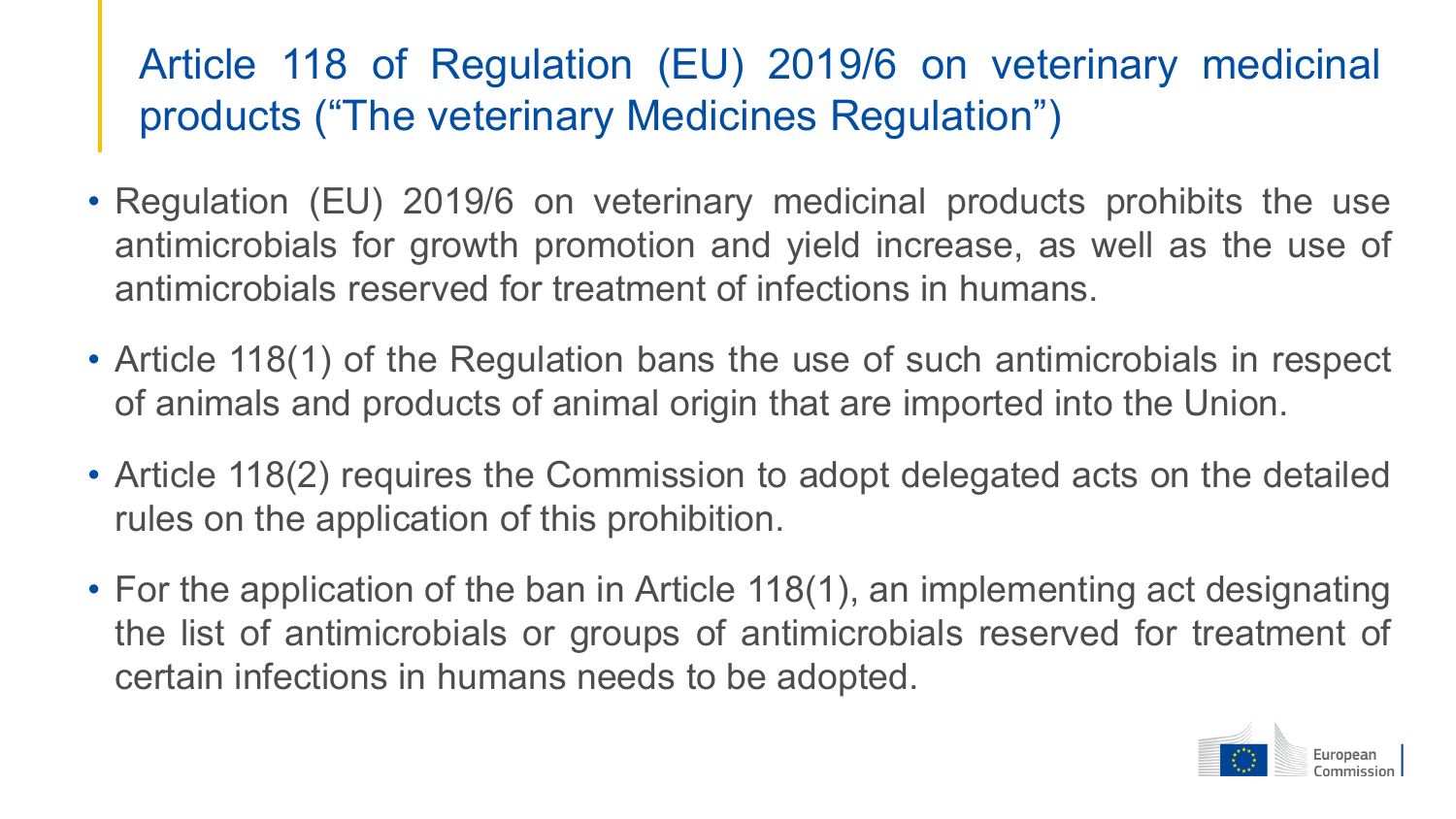## Article 118 of Regulation (EU) 2019/6 on veterinary medicinal products ("the Veterinary Medicines Regulation)

- The delegated act under Article 118(2) should define the requirements that must be met for the entry into the Union of consignments of animals and products of animal origin pursuant to Article 118(1) of Regulation (EU) 2019/6.
- Regulation (EU) 2017/625 (OCR) has been recently amended by Regulation (EU) 2021/1756 to include verification of compliance with the prohibitions in Article 118(1) of the Veterinary Medicines Regulation within the scope of the Official Controls Regulation.